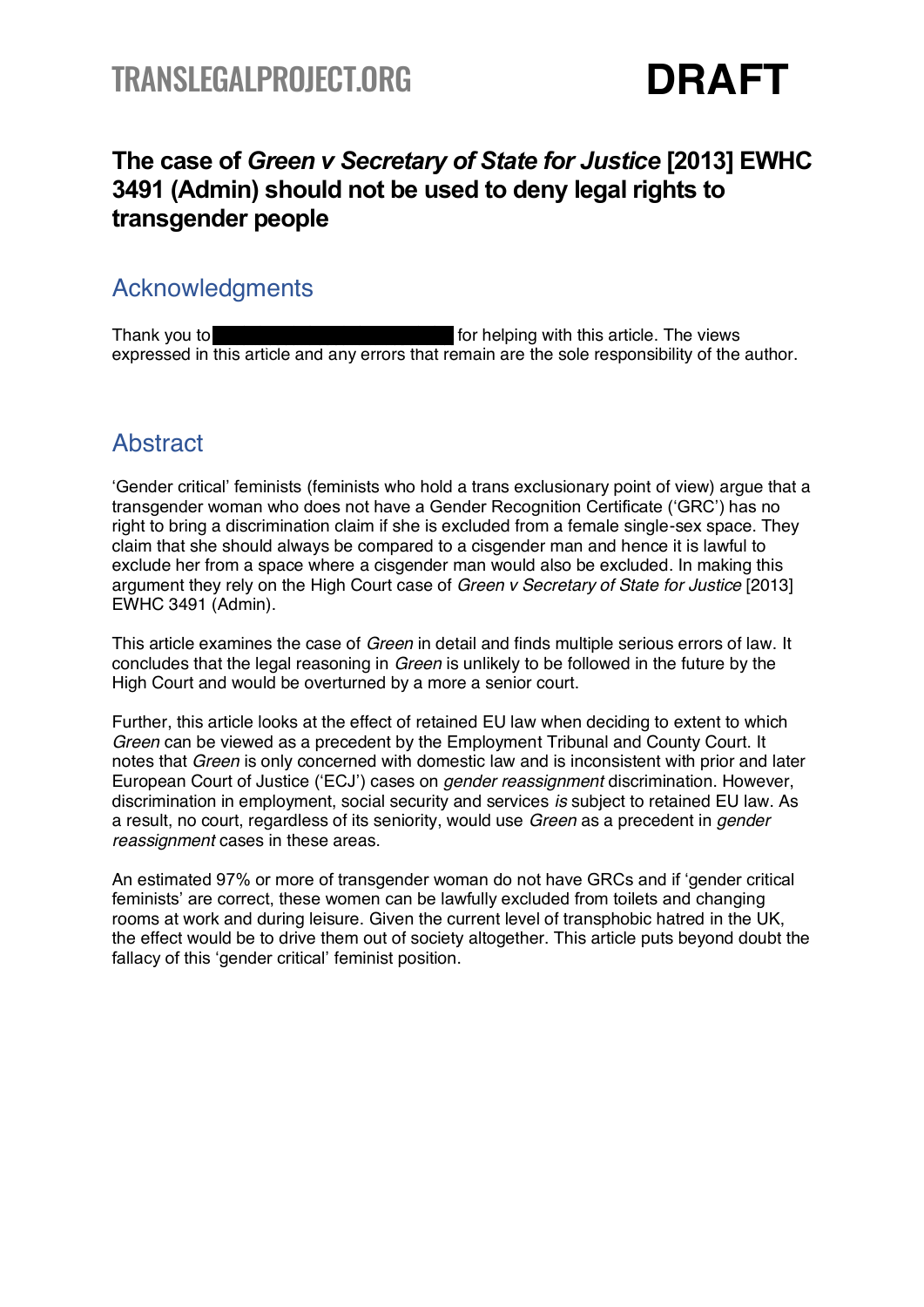# **Table of Contents**

| a) Green concerns discrimination in the course of a public function |  |
|---------------------------------------------------------------------|--|
|                                                                     |  |
|                                                                     |  |
|                                                                     |  |
|                                                                     |  |
|                                                                     |  |
|                                                                     |  |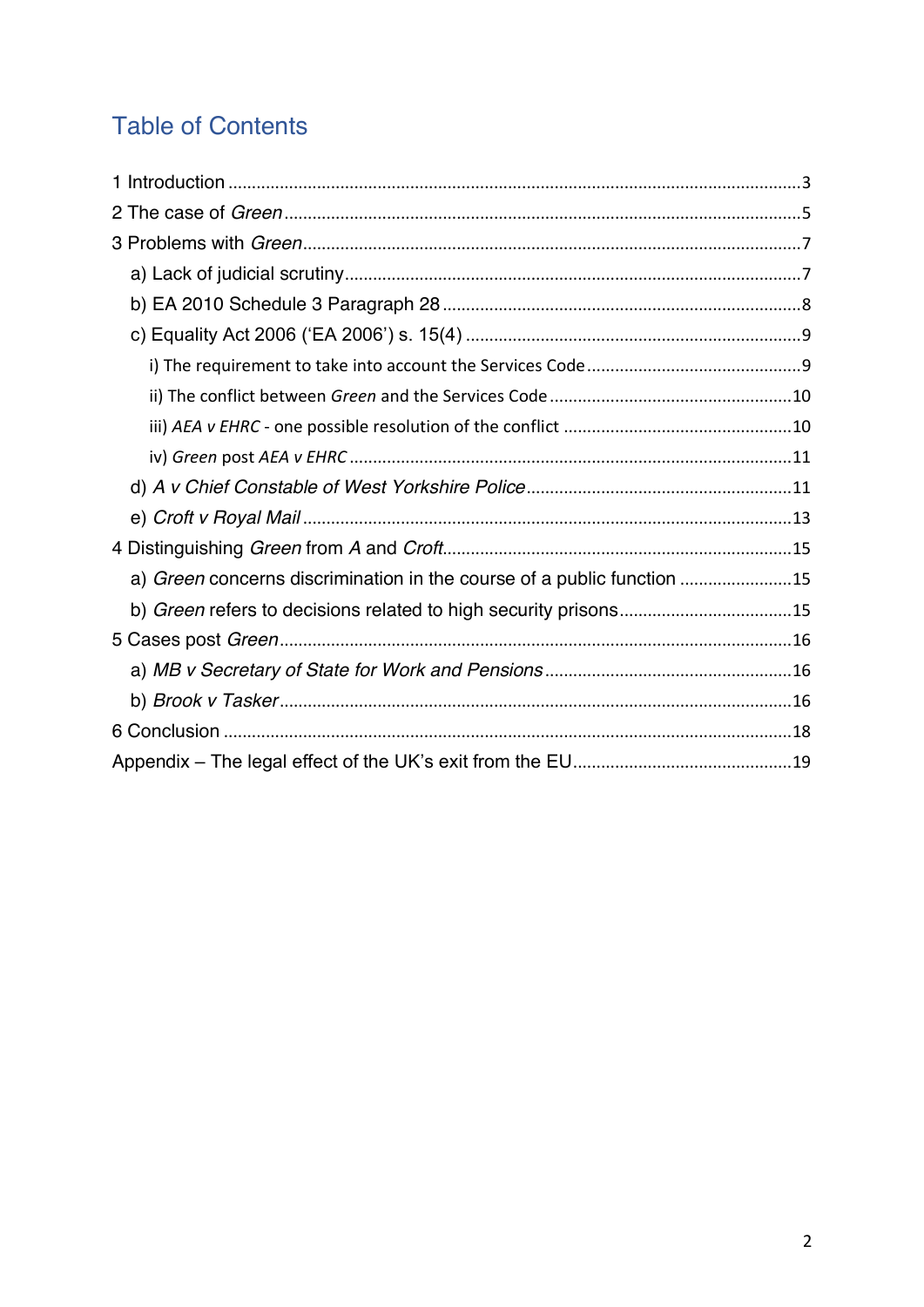### 1 Introduction

In this article the terms *transgender* or *trans<sup>1</sup>* refer to people who live as the opposite sex<sup>2</sup> to the sex that was registered to them at birth and who have the protected characteristic of *gender reassignment*<sup>3</sup>. Under the Gender Recognition Act 2004 ('GRA'), trans people can apply for a Gender Recognition Certificate ('GRC'), which, if granted, recognises their lived gender (in legal terms *acquired gender*) "*for all purposes*" 4.

µGender critical¶ feminists believe on ideological grounds that transgender women are really men and should be excluded from all female single-sex spaces. To achieve this goal, they are following a two-pronged strategy to undermine the legal protections for transgender people related to employment and services.

- i) They seek to rely*<sup>5</sup>* on the High Court case of *Green v Secretary of State for Justice*<sup>6</sup>, and ignore other cases and statutory authorities, in order to argue that only the roughly 1% to 2.5%<sup>7</sup> of the trans population who have GRCs have any legal right to bring a claim under the Equality Act 2010 ('EA 2010') if they are excluded from using single-sex spaces in their acquired gender.
- $\ddot{\text{ii}}$  They oppose<sup>8</sup> attempts to reform the GRA to remove the legal and practical barriers for the remaining 97.5% to 99% of the trans population to formalise their legal status.

https://murrayblackburnmackenzie.org/2019/02/22/the-case-for-due-diligence-assessing-and-owning-policyand-practice. [Last accessed 11 June 2021]. A Asteriti and R Bull. *Gender Self-Declaration and Women's Rights*: *How Self Identification Undermines Women's Rights and Will Lead to an Increase in Harms: A Reply to Alex Sharpe͕ ͚Will Gender Self-Declaration Undermine Women͛s Rights and Lead to an Increase in Harms͍͛͘* Modern Law Review, 22 July 2020. Available from https://www.modernlawreview.co.uk/asteriti-bull-sharpe [Last accessed 29 May 2021]. Also note the claim that "It is established in case law that the comparator for a *transgender person claiming discrimination in relation to gender re-assignment is not the sex which they are seeking transition to but that which they are seeking transition from*" R Freedman, A Jones, A Palmer, M O͛Hara and R Auchmuty *TIE Letter: Legal Response* forwomen.scot, 30 March 2019. Available from https://forwomen.scot/30/03/2019/tie-letter-legal-response [Last accessed 11 June 2021] M. Forstater *Revisting the Brook case* (a-question-of-consent.net, 29 May 2020). Available from https://a-question-ofconsent.net/2020/05/29/the-case-of-sb/ [Last accessed 11 June 2021]

<sup>&</sup>lt;sup>1</sup> In other contexts the terms transgender or trans have a wider meaning and include non-binary people and people, such as cross dressers, who do not live as members of the opposite sex.

<sup>&</sup>lt;sup>2</sup> There is no such thing as a binary biological sex merely sexual characteristics. The notion that sex is binary is a social construction. See for example G. Davis and S Preves *Intersex and the Social Construction of Sex* Contexts, Vol 16, No. 1, p. 80

<sup>&</sup>lt;sup>3</sup> Equality Act 2010 ('EA 2010') s. 7(1). Note it is hard to see how such people would not have this protected characteristic as s. 7(1) does not require a medical transition.

<sup>&</sup>lt;sup>4</sup> Gender Recognition Act 2004 ('GRA') s. 9(1)

<sup>5</sup> See for example J Norman *Has everyone REALLY got it wrong?* (Filia, 26 Aug 2018). Available from https://filia.org.uk/latest-news/2018/8/23/has-everyone-really-got-it-wrong. [Last accessed 25 May 2021] MurrayBlackburnMackenzie. *The case for due diligence: assessing and owning policy and practice*. (murrayblackburnmackenzie.org, 22 February 2019) Available from

<sup>6</sup> *Green v Secretary of State for Justice* [2013] EWHC 3491 (Admin)

<sup>7</sup> Calculated using the Government's 2018 estimate that there are between 200,000 and 500,000 trans people in the UK, but only around 5000 had obtained GRCs. See Para. 28. Minister for Women and Equalities*. Reform of the Gender Recognition Act ʹ Government Consultation*. July 2018. Available from

https://assets.publishing.service.gov.uk/government/uploads/system/uploads/attachment\_data/file/721725/ GRA-Consultation-document.pdf [Last accessed 3 June 2021]

<sup>8</sup> See for example R Freedman and R Auchmuty *Women's Rights and the Proposed Reforms to the Gender Recognition Act* (OxHRH Blog, 17 August 2018) Available from http://ohrh.law.ox.ac.uk/womens-rights-andthe-proposed-changes-to-the-gender-recognition-act [Last accessed 3 June 2021]), Woman's Place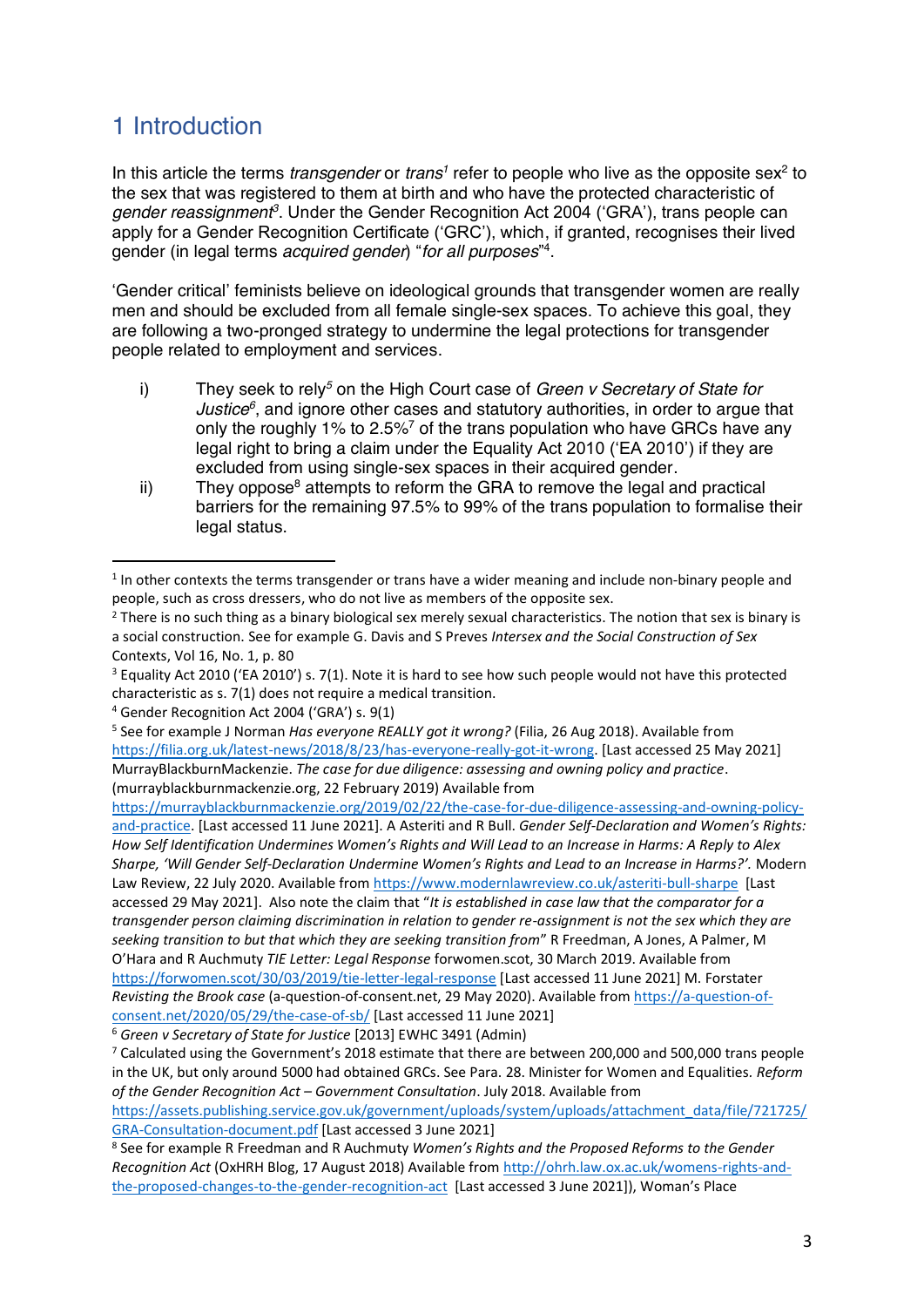In this article we explore whether *Green* is a sound basis for making the assertion that trans people without GRCs can be excluded from single-sex spaces that match their acquired gender.

<sup>(</sup>https://womansplaceuk.org/gra/ [Last accessed 11 June 2021]), Fair Play for Women (https://fairplayforwomen.com/campaigns/gra-reform [Last accessed 11 June 2021]) and Transgender Trend (https://www.transgendertrend.com/transgender-trend-submission-gender-recognition-reform-scotland-bill [Last accessed 11 June 2021]))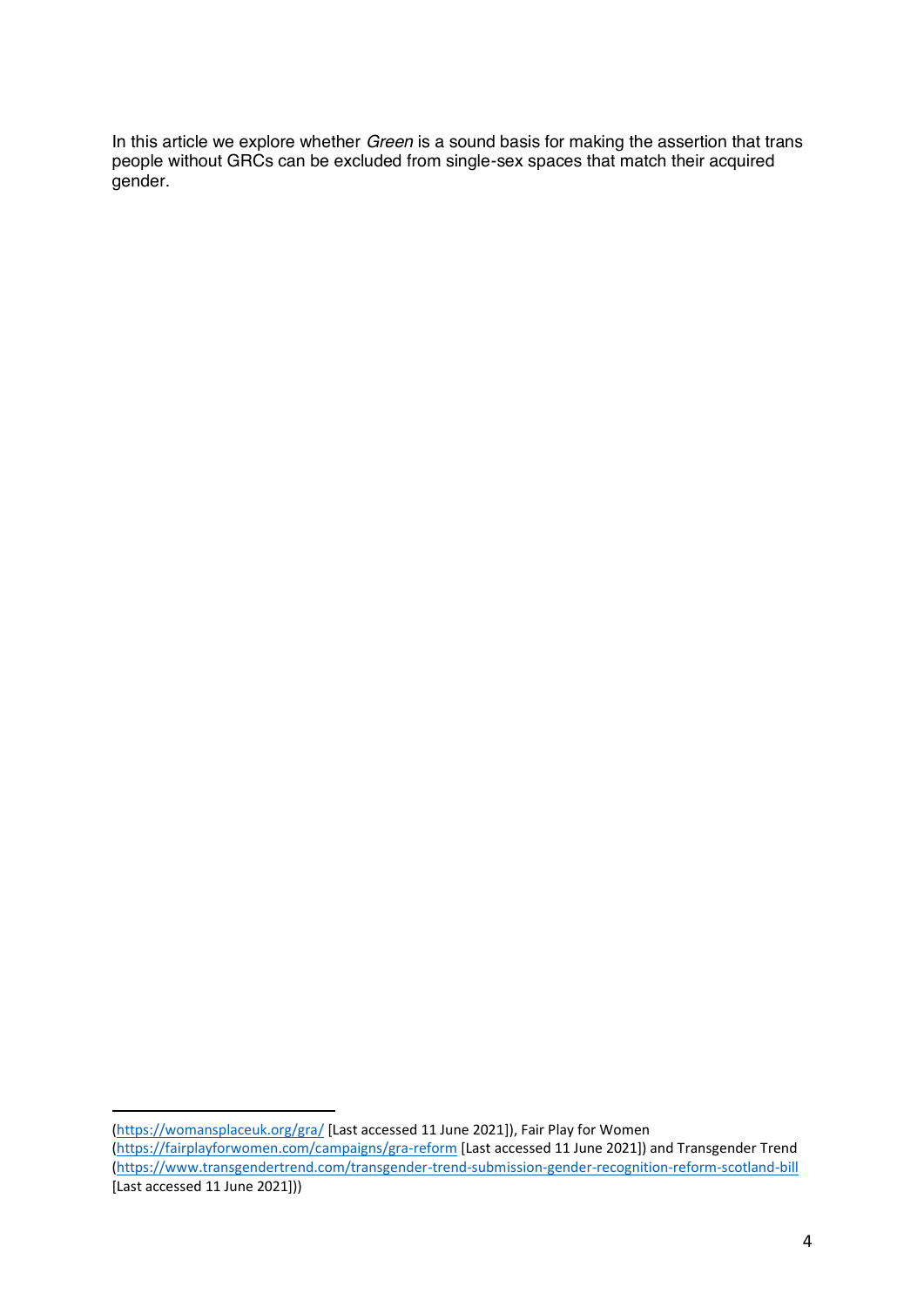### 2 The case of *Green*

The case of *Green* was brought by Kimberley Green, a transgender woman, who was a prisoner at HMP Frankland, a men's high security prison. She was denied access to various products including tights, wigs and make-up such as concealer, and brought a claim for judicial review of this decision on the grounds it breached the prison's policy on transgender prisoners. This article does not consider her judicial review and there is no reason to believe that this part of the judgment in *Green* is not good law9. Kimberley Green also made a second argument that denying her these items was discrimination on the grounds of *gender reassignment* under the EA 2010.

To make a discrimination claim it is normally<sup>10</sup> necessary to pick an individual, called *the comparator*, who does not share the protected characteristic, but who was treated differently from the claimant. The comparator can be real or hypothetical. The claimant then seeks to argue that the difference in treatment between herself and the comparator was due to the protected characteristic. For *gender reassignment* claims, the comparator has to be a cisgender individual, but their sex does not normally affect the outcome. However, for claims regarding single or separate sex services, the sex of the comparator can determine the outcome of the case<sup>11</sup>.

In Green, the judge, HHJ Richardson, accepted that Kimberley Green had the protected characteristic of *gender reassignment12*, but found that there had been no discrimination as she had been treated no worse than a male prisoner, the comparator, who was not undergoing gender reassignment. Per the judgment:

"*I find it impossible to see how a female prisoner can be regarded as the appropriate comparator. The claimant is a man seeking to become a woman – but he is still of the male gender and a male prisoner. He is in a male prison and until there is a Gender Recognition Certificate, he remains male. A woman prisoner cannot conceivably be the comparator as the woman prisoner has (either by birth or election) achieved what the claimant wishes.*" <sup>13</sup> and "*I have no hesitation in saying the correct comparator is a male prisoner in Category B at HMP Frankland.*" 14

If the reasoning in *Green* is correct and it applies universally, then it has a massive detrimental effect on the rights of trans people in the UK. It could mean that any trans person without a GRC can be excluded from the toilets at their work or from the changing room at their gym that matched their acquired gender; the reason being that a person of the same birth sex as them would also be excluded. For example, a transgender woman without a GRC could be excluded from the women's toilet because cisgender men are also excluded from the women's toilet. This would mean over 97% of trans population in the UK could potentially be legally excluded on a blanket basis from single sex spaces, and hence from employment, fitness facilities and even society in general.

The Equality and Human Rights Commission ('EHRC') has sought to limit the damage that would be caused if *Green* is followed by arguing that trans people without a GRC can bring a

<sup>9</sup> In fact, *Green* is cited as an authority in *Gifford v The Governor of HMP Bure* [2014] EWHC 911 (Admin) in the context of judicial review

<sup>10</sup> See for example the discussion in *London Borough of Islington v Ladele* UKEAT/0453/08 para. 39, which explains the use of comparators can be positively misleading

<sup>11</sup> See for example *Croft v Royal Mail* [2003] EWCA Civ 1045

<sup>12</sup> *Green* para 66

 $13$  Ibid. para. 68

<sup>14</sup> Ibid. para. 70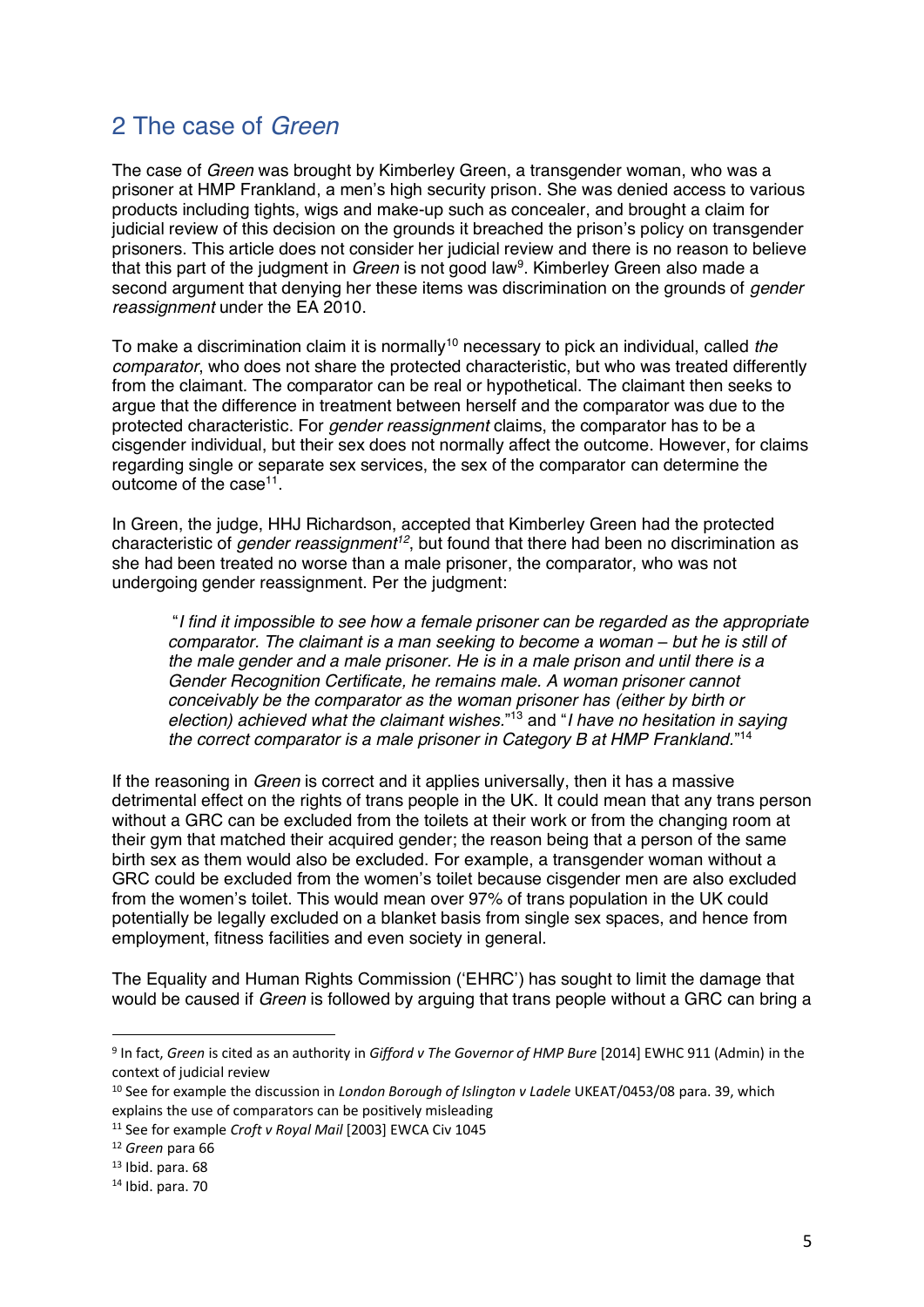claim for *indirect* discrimination<sup>15</sup>. This reasoning was approved in the abstract by J Henshaw in *AEA v EHRC<sup>16</sup>.* However, a claim of *indirect* discrimination is a weaker claim<sup>17</sup> than *direct* discrimination and it is hard to know how much protection this will provide for trans people in practice.

<sup>&</sup>lt;sup>15</sup> This argument is covered in more detail later in this article.

<sup>16</sup> [2021] EWHC 1623 (Admin)

<sup>17</sup> For example, *indirect* discrimination is often justified on a blanket basis but *direct* discrimination on the grounds of *gender reassignment* has to be justified on a case-by-case basis (*Croft v Royal Mail* [2003] EWCA Civ 1045)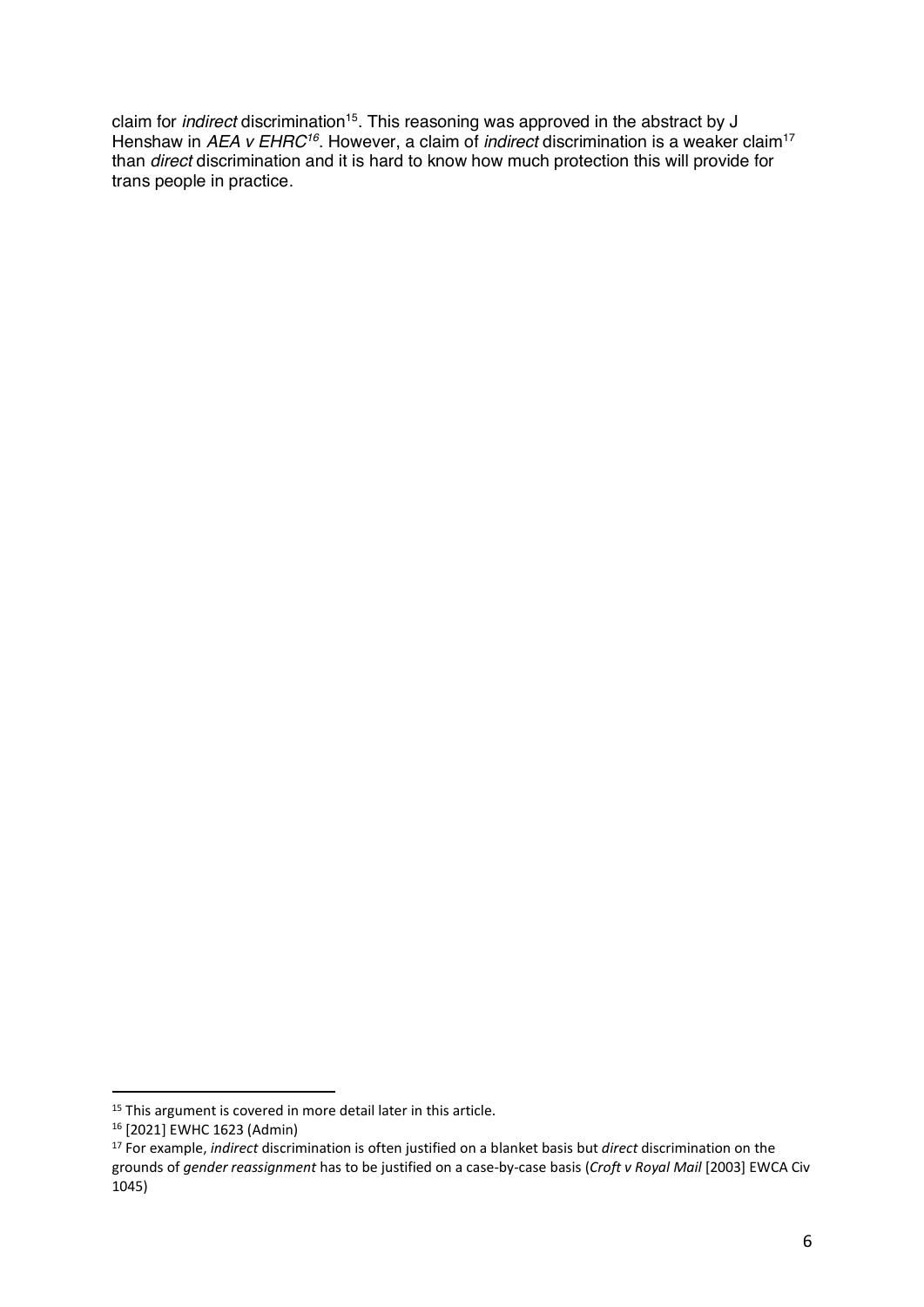## 3 Problems with *Green*

*Green* suffers from a lack of judicial scrutiny that led to the court failing to take into account two points of statutory law and two cases that were binding. The combined effect of all four errors destroys any value *Green* may have as a legal authority.

#### a) Lack of judicial scrutiny

When deciding how much weight should be given to *Green*, it needs to be remembered that although a High Court decision, it is still a first instance decision made by just the one judge. The reason is that *Green* was a judicial review case and hence had to be brought in the High Court. The claim under the EA 2010 was a secondary claim that was not fully argued by the parties<sup>18</sup> and was dealt with by the judge in just nine paragraphs<sup>19</sup>. If the claimant and the respondent did not put full legal arguments before a judge, it is not surprising if this has led to poor judicial reasoning.

For the judicial review claim, the judge carefully weighed the security impact of allowing Kimberly Green to have the items she desired and came to the conclusion that the decision to deny these items was justified. Having carefully decided this claim, he took a very superficial approach to the EA 2010 claim and appeared to latch on to the simplest way to dismiss the claim. He wrote "[f]*rankly, it is almost beyond argument that the only comparator is a male Category B prisoner at HMP Frankland.*<sup>*"20"*</sup>

Discrimination on the grounds of *gender reassignment* though is a complicated area of law that seeks to balance the right not to suffer discrimination on the grounds of *gender reassignment* with other concerns. Had the judge taken the time to analyse this area of law and written a fully reasoned judgment, the same outcome could have been achieved in a far more satisfactory manner.

Other important cases dealing with the rights of transgender people have received scrutiny by numerous judges sitting in different courts. The Court of Appeal case of *Croft v Royal Mail Group21* was heard by two tribunals, the Employment Tribunal and the Employment Appeal Tribunal, prior to being heard by three senior full-time judges sitting in the Court of Appeal. The case of A v Chief Constable of West Yorkshire Police<sup>22</sup>, was heard by the three judges sitting in the Employment Tribunal, two judges sitting in the Employment Appeal Tribunal, three judges sitting in the Court of Appeal before it reached the Appellate Committee of the House of Lords, then the most senior court in the UK. Here *A* was considered by five of the most senior and respected judges in the UK. Both *Croft* and *A* have been subject to considerably more judicial scrutiny than *Green*.

<sup>18</sup> *Green* para. 64

<sup>19</sup> Ibid. paras. 63-71

<sup>20</sup> Ibid. para. 68

<sup>21</sup> *Croft v Royal Mail* [2003] EWCA Civ 1045

<sup>22</sup> *A v Chief Constable of West Yorkshire Police* [2004] UKHL 21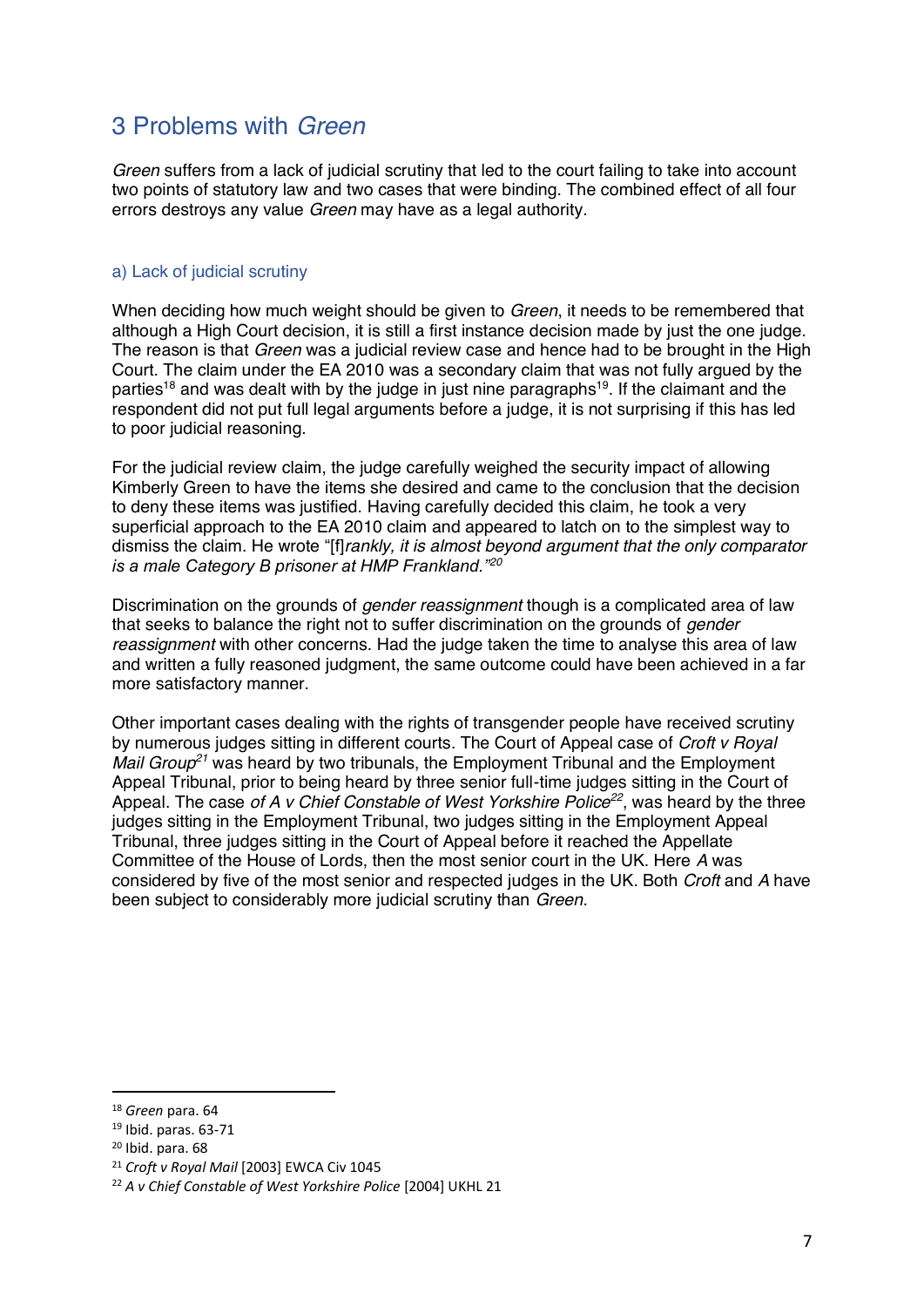#### b) EA 2010 Schedule 3 Paragraph 28

The Court in *Green* stated the test for direct discrimination<sup>23</sup> on the grounds of *gender reassignment24* under the EA 2010 is a two-part test as follows:

<sup>4(1)</sup> Has the claimant been treated less favourably by the Governor than he would *treat others in the exercise of his public function?*

*(2) If he has so treated the claimant, was this due to the claimant's gender reassignment?"25*

However, we would argue that this is the wrong legal test because the court overlooked part of the EA 2010. The claim of *direct discrimination* on the grounds of *gender reassignment* was brought under EA 2010 part 3 s. 29(6) in that a person in the exercise of a public function must not do anything that constitutes discrimination. Sections 31(10) and 31(3) hold that sched. 3 applies to part 3 of the EA 2010 where there is a "*provision of a service in the exercise of a public function.*" EA 2010 sched. 3 para. 28 states that discrimination on the grounds *of gender reassignment* does not contravene s. 29 EA 2010 if it relates to *³the provision of separate services differently for persons of each sex<sup>726</sup> and the conduct is a* "*proportionate means of achieving a legitimate aim*" 27. So, in the context of prisons, para. 28 would suggest that it is not always inherently discriminatory to treat male and female prisoners differently.

Part of exercising the public function of running a prison is providing a service to the prisoners to enable the purchase of personal items such as tights or concealer. On security grounds, a separate service was applied to the different sexes and male prisoners were denied the ability to purchase concealer and tights whereas female prisoners detained on the female estate were allowed to purchase these items.

As EA 2010 sched. 3 para. 28 is engaged, provided the Governor was looking to achieve a legitimate aim and his actions were proportionate, then Kimberley Green would not have suffered unlawful discrimination. The missing final part to the test articulated by the court in *Green* must surely be *'Was the conduct a proportionate means of achieving a legitimate aim?*¶

Failing to state the last part of the legal test creates doubt on whether the criterion, that without a GRC the correct comparator for Kimberley Green is a man, is also correct for the following reasons:

i) By introducing a new criterion, the court has circumvented the statutory exception in sched 3. This exception provides that discrimination on the grounds of *gender reassignment* related to separate sex spaces remains unlawful unless it is *proportionate* and in pursuit of a *legitimate aim* or falls into another statutory exception. By introducing a new criterion, not in the statute, the court held that discrimination on the grounds of *gender reassignment* can be lawful even when it is *not* proportionate or is not in pursuit of a legitimate aim; this cannot be what Parliament intended. If Parliament intended that *disproportionate* discrimination on the grounds of *gender reassignment* was lawful when the applicant did not have a GRC, then it would have explicitly stated this in the statute.

<sup>23</sup> EA 2010 s.13 (1)

<sup>24</sup> Ibid. s. 7

<sup>25</sup> *Green* para. 67

<sup>26</sup> EA 2010 sched. 3. para. 28(2)

 $27$  Ibid. sched. 3. para. 28(1)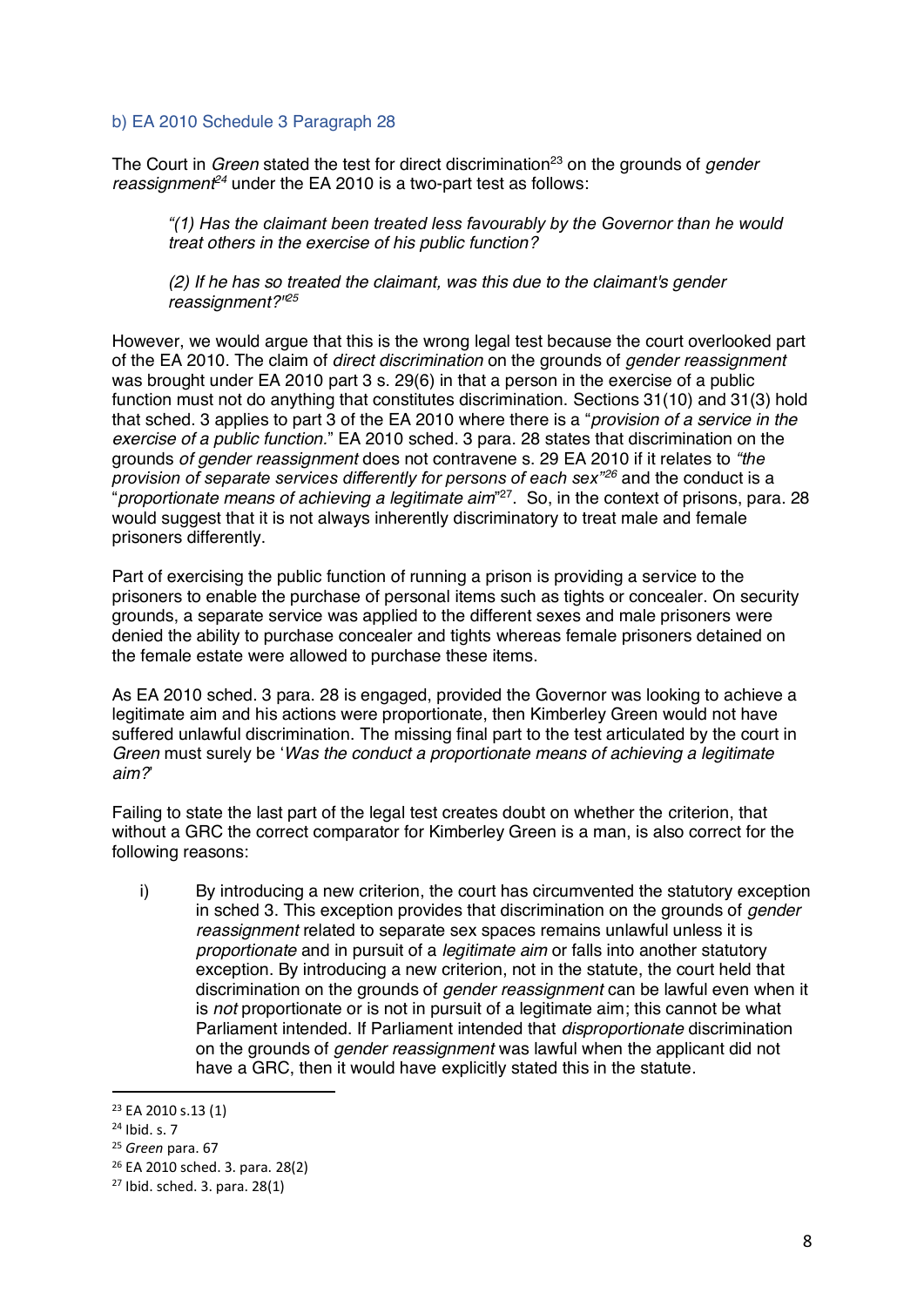ii) The decision was motivated by the "*serious security considerations*<sup>*n28*</sup> that apply in high security prisons and the court might have felt these considerations meant the comparator had to be male. However, had the court known about the sched. 3 statutory exception, it would have been able to take these security considerations into account without the need to introduce this criterion.

As the court failed to include the sched. 3 exception in its test, the reasoning in *Green* cannot be considered reliable.

#### c) Equality Act 2006 ( $E$ A 2006') s. 15(4)

Under EA 2006 s. 15(4)(b), a court needs to take into account a failure to comply with a provision of a statutory code where it appears to the court to be relevant. For *Green*, the relevant statutory code is the EHRC 'Services, public functions and associations: Statutory *Code of Practice*' ('the Services Code').

#### i) The requirement to take into account the Services Code

The Services Code para. 1.6 makes it clear that the code covers public functions as set out in part 3 of the EA 2010 and para. 1.23 clarifies that the term "*service provider*" in the code includes those exercising public functions. Paras. 13.57-13.60 cover discrimination on the grounds of *gender reassignment* in the provision of separate sex services.

Paragraph 13.57 of the Services Code states the general rule that service providers "*should treat transsexual*[ 29] *people according to the gender role in which they present*". Paragraph 13.60 of the Code provides that they can be treated differently, but this will need to be proportionate and applied on a case-by-case basis. It further asserts that denial of a services can only occur in "*exceptional circumstances"*.

Paragraph 13.58 of the Code, gives an example of the application of the EA 2010. It states that a trans woman should be permitted to use the women's changing room in a shop if there are cubicles as the provision of separate cubicles can ensure "*privacy and decency*" for all service users. The example does **not** state the trans woman needs to have a GRC.

Codes of practice are not in themselves the law. Nonetheless, LJ Sales in *City of York Council v P J Grosset*<sup>30</sup> notes they are "*a form of contemporanea expositio and a legitimate aid to interpretation*" 31. Baroness Hale stated in the House of Lords in *SCA Packaging v Boyle32* that statutory guidance "*has, of course, to be taken seriously into account when it deals with the factual matters which are relevant to the application of the legal tests*<sup>33</sup>.

<sup>28</sup> Ibid. para. 2

<sup>&</sup>lt;sup>29</sup> Equality and Human Rights Commission *Services*('EHRC') *Public functions and associations: Statutory Code of Practice* ('the Services Code') (EHRC, 26 January 2011) para. 2.18 notes that a reference to a transsexual person is a reference to a person with the protected characteristic of *gender reassignment*. Available from https://www.equalityhumanrights.com/sites/default/files/servicescode\_0.pdf [Last accessed 22 June 2021]

<sup>30</sup> [2018] EWCA Civ 110

<sup>31</sup> Ibid. para. 42.

<sup>32</sup> [2009] UKHL 37

<sup>33</sup> Ibid. para. 67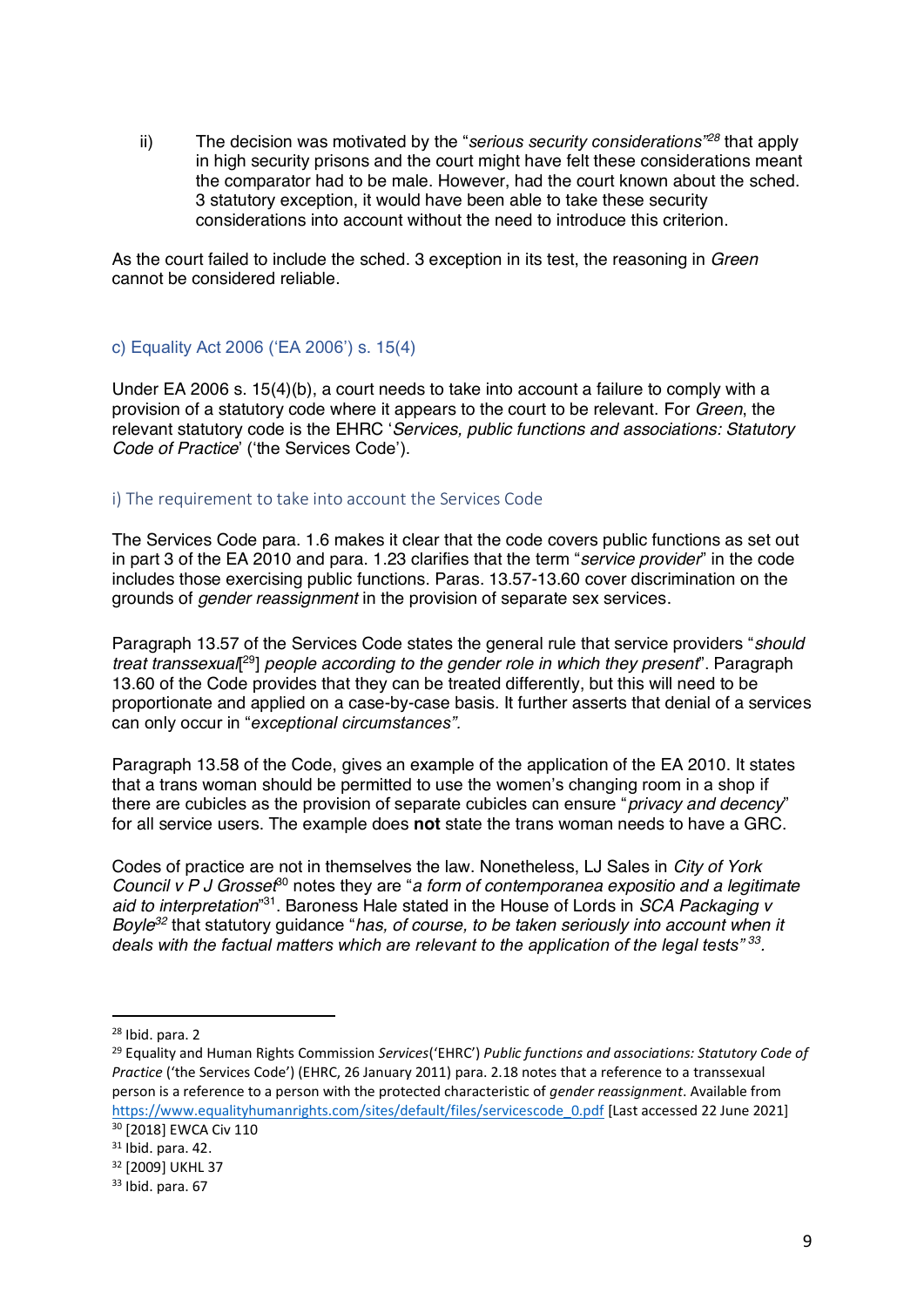#### ii) The conflict between *Green* and the Services Code

Under the Services Code, the Governor of HMP Frankland was required to treat Kimberley Green as female for the purposes of providing items such as wigs and tights unless it was proportionate for him to do otherwise. The judgment in *Green* does not consider whether the Governor breached the Services Code and hence could not consider the impact such a breach would have on the liability of the Governor.

Further, the decision in *Green* regarding the importance of a GRC appears to be inconsistent with the Services Code paras. 13.57-13.60. If *Green* is correct, then a trans woman without a GRC could *not* bring a claim for discrimination if excluded from a women's changing room in a shop as by excluding her she would have been treated no worse than a man. This conflicts with the example in the Services Code referred to above, which, per Baroness Hale, the court would have had to take "*seriously into account*" when deciding on the application of legal tests. Yet the decision in *Green* does not explain how it has taken the examples in the code into account.

#### iii) *AEA v EHRC* - one possible resolution of the conflict

The apparent conflict between *Green* and the Services Code led to a recent attempt by the Authentic Equity Alliance ('AEA') to bring a judicial review of the Services Code on the grounds that it misstates the law<sup>34</sup>. Unfortunately, neither party sought to challenge the decision in *Green* so the status of *Green* was not considered in J Henshaw's ruling. Instead, after the litigation process had begun<sup>35</sup>, the EHRC put forward a novel and ingenious argument. The argument asserts that transgender people without GRC's suffer not *direct* discrimination, but *indirect* discrimination, if they are excluded from separate sex services. The reason is that a policy of excluding people who were born male from female services applies equally to cisgender men and trans women, but it affects trans women more severely; excluding trans women humiliates them and risks outing them whereas cisgender men have no reason at all to use women's facilities. Thus, the EHRC argued, this can constitute *indirect* discrimination contrary to EA 2010 s. 19 and sched. 3 para. 28 applies to *indirect* discrimination in exactly the same way that it applies to *direct* discrimination. As a result, even if *Green* was decided correctly, the Services Code para. 13.57-13.60 were drafted correctly.

The High Court accepted the EHRC's arguments memorably remarking that "*the* [AEA's] *argument is an obvious absurdity because it would construe s.19 in such a way that Schedule 3 para. 28 could never apply to a transexual woman lacking a GRC who*  complained of indirect discrimination<sup>"36</sup>. We accept the court's finding in AEA v EHRC that transgender people without a GRC can bring a claim of *indirect* discrimination to which sched.3 para. 28 would apply but do not believe the Services Code was drafted with this type of claim in mind.

To succeed with a claim of *indirect discrimination* with regard to separate sex services, the claim would need to survive *two* exceptions: the EA 2010 s. 19(2)(d) exception (covered by the Services Code paras.  $5.25 - 5.31$ <sup>37</sup> and the EA 2010 sched. 3 para. 28 exception

<sup>34</sup> *AEA v EHRC*

<sup>35</sup> AEA v EHRC Claimant's Skeleton for Permission Hearing para. 5 notes that this argument was not included in the EHRC pre-action response.

<sup>36</sup> *AEA v EHRC* para. 17

<sup>&</sup>lt;sup>37</sup> The Services Code margin notes give the exact piece of legislation to which the guidance applies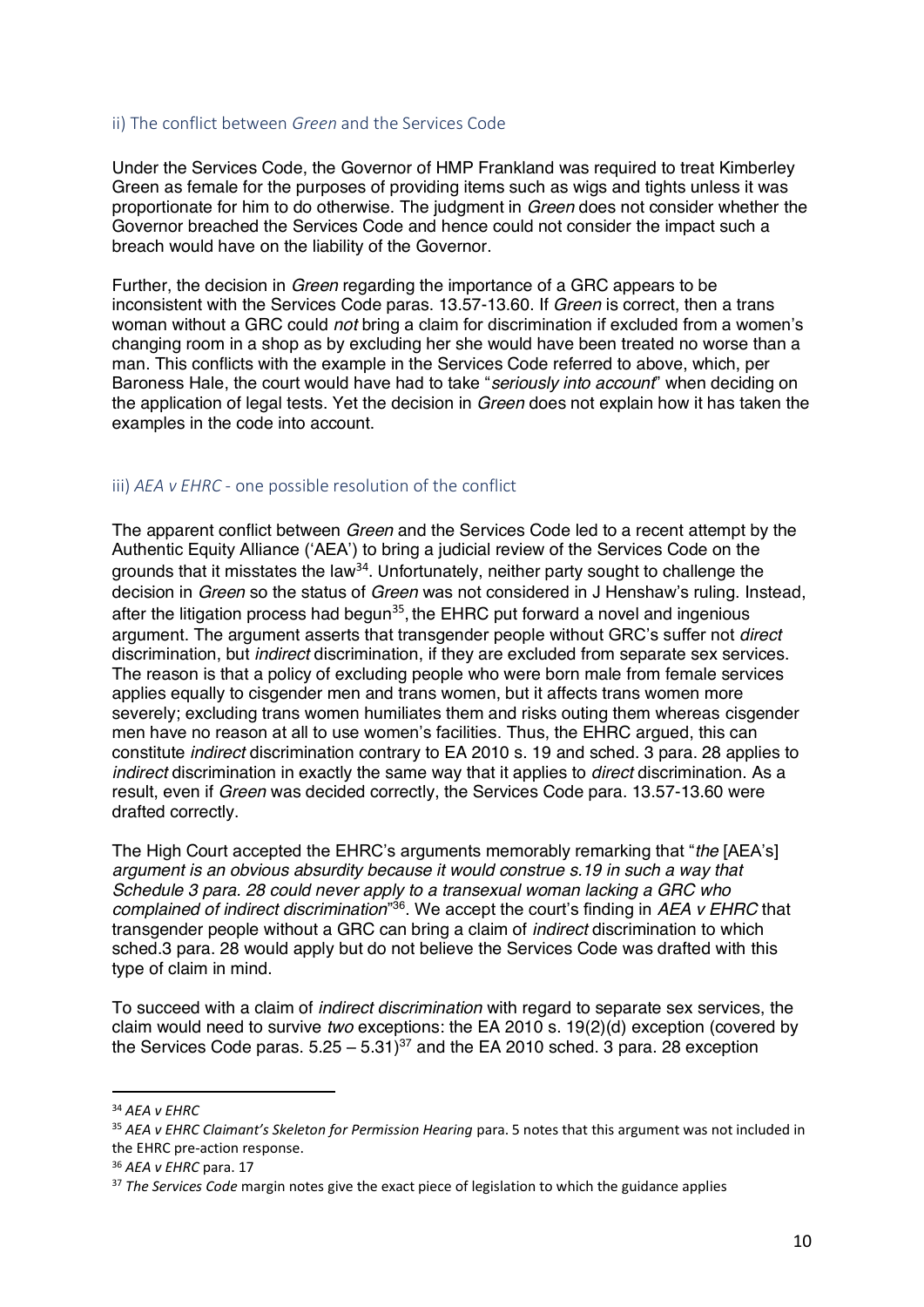(covered by the Services Code paras.  $13.57 - 13.60$ <sup>38</sup>. As mentioned above, the Services Code para. 13.57 notes that service providers "*should treat transsexual people according to the gender role in which they present*" unless the sched. 3. Para. 28 exception applies<sup>39</sup>. But if a transgender person brings a claim of *indirect discrimination* this is not correct as the EA 2010 s. 19(2)(d) exception could be applied instead. In our view, paras. 13.57-13.60 were drafted with the belief that all trans people could bring a *direct* discrimination claim regardless of their GRC status.

#### iv) *Green* post *AEA v EHRC*

Although the EHRC has succeeded in providing a post host justification for the statutory guidance, this is to some extent beside the point. The court in *Green* was bound by EA 2010 s.15(4)(b) to have regard to the guidance in the Services Code. If the court felt that in its opinion the Services Code does not represent the law or else that its decision was compatible with the Services Code due to the ability to bring a claim for *indirect discrimination* then this should have been stated in the judgment. Moreover, if the court felt the solution was an *indirect* discrimination claim, then surely it would have given directions to the claimant to amend its statement of claim rather than allow the claim to fail on a legal technicality. In any event, by failing to take EA 2010 s.15(4)(b) into account the court has made a clear error of law

#### d) *A v Chief Constable of West Yorkshire Police*

The case of *A v Chief Constable of West Yorkshire Police* was a House of Lords case concerning a transgender woman who brought a claim of discrimination on the grounds of *sex* under the Sex Discrimination Act 1975 ('SDA') when she was refused employment in the police. A did not have a GRC as the events in the case occurred before the GRA commenced. The Chief Constable felt that as A was a woman, she was unable, in practice, to perform searches of men even though he thought this was allowed under s. 54(9) of the Police and Criminal Evidence Act 1984 ('PACE'). However, as he believed A to be legally male, he felt that A was legally unable to search women as s. 54(9) of PACE requires the search to be undertaken by an officer of the same sex as the person being searched.

Four of the five judges agreed that A could be viewed legally as a woman for the purposes of s.54(9) PACE. Lord Bingham found that EU law could only be given effect by reading s. 54(9) and the word *woman* in the SDA as referring to the gender in which she lived<sup>40</sup>. Baroness Hale stated that *"Thus, for the purposes of discrimination between men and women in the fields covered by* [Directive 76/207/EEC]*, a trans person is to be regarded as having the sexual identity of the gender to which he or she has been reassigned.*" 41

Baroness Hale's statement of EU law makes no mention of the need for formal legal recognition of the new gender identity in a member state. The notion that a trans person who has completed their transition is automatically recognised for the purposes of EU employment discrimination law is incompatible with the position in *Green* that rights under EU discrimination law require formal legal recognition of the new gender.

<sup>38</sup> Ibid.

 $39$  Ibid.

<sup>40</sup> Ibid. para. 11

<sup>41</sup> Ibid. para. 56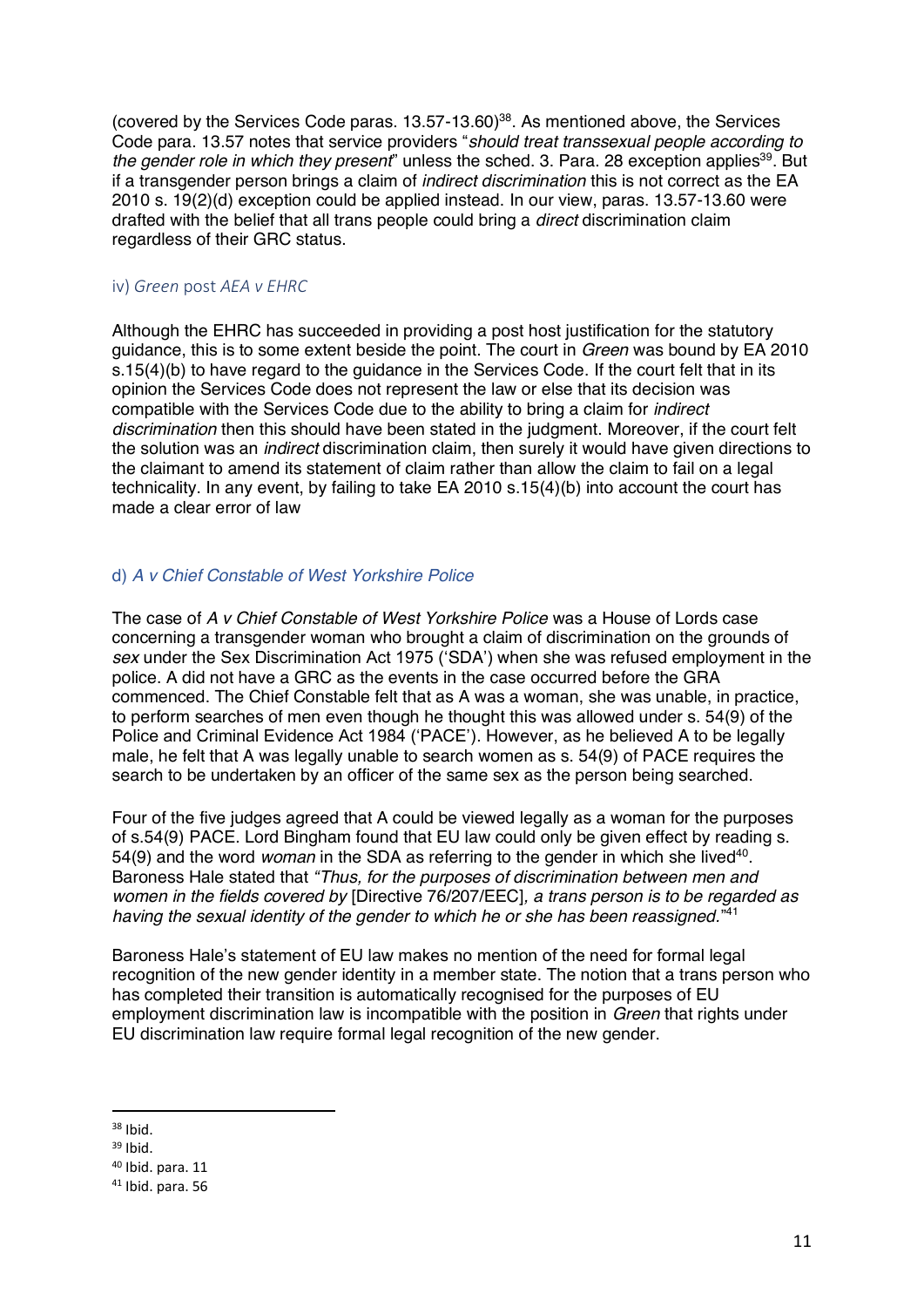There have been statutory developments since *A,* notable with the enactment of the GRA. However, the enactment of the GRA was anticipated by the Law Lords in *A*. Baroness Hale notes that Counsel for the government argued that there was no public policy objection to treating A as female for all purposes including intimate searches and *such a decision would not be inconsistent with the forthcoming GRA<sup>42</sup>. More recently Lady Wise's judgment in <i>For Women Scotland v The Lord Advocate43* refers to *A.* She acknowledges that *A* was decided before formal recognition of gender reassignment in domestic law<sup>44</sup> and she then quotes with approval the part of Baroness Hale's speech in A regarding the "*sexual identity*" of a trans person that was quoted above<sup>45</sup>.

There is no explicit language in the GRA overriding prior case law; instead, the GRA was carefully drafted to preserve prior law. Section 9(1) states "... the person's gender becomes for all purposes the acquired gender ...". Use of the phrase "for all purposes" recognises that a trans individual's legal gender could be the acquired gender *for some purposes* without a GRC. Although the GRA is tightly drafted, should it contain ambiguous language then due to the principle of legality, as explained by Lord Hoffman in *ex parte Simms46, "[f]undamental rights cannot be overridden by general or ambiguous words*". Moreover, even if the GRA is interpreted as extinguishing rights in domestic law, the rights in *A* are EU law rights.

Our view<sup>47</sup>, shared with White and Newbegin<sup>48</sup> is that the GRA preserves existing case law and that *A* remains good law.

The House of Lords decision in *A* was binding on the Court in *Green* but the decision in *Green* is inconsistent with *A*. If the court in *Green* felt that *A* was no longer good law and hence it was not bound by A, then it should have stated so and provided reasons for this. Alternatively, if the court felt that it could distinguish *A,* again reasons should have been provided so that the decision in *Green* could be confined appropriately. As it is, the court has failed to take into account an authority that was binding on it.

<sup>&</sup>lt;sup>42</sup> Ibid. para. 47 Per Baroness Hale "In the light of the Gender Recognition Bill, currently before Parliament, *there is no policy objection to regarding Ms A as female for all purposes, including intimate searches. Nor would it be inconsistent with the wider ranging provisions in the Bill for us to hold that European Community law required that it be anticipated in this respect.*"

<sup>43</sup> [2021] CSOH 31

<sup>44</sup> Ibid. para. 60

 $45$  Ibid.

<sup>46</sup> [2000] 2 AC 115

<sup>47</sup> We provide further analysis of the statutory developments since *A* in TransLegalProject *Disposing of the myth that you must discriminate against trans people in the workplace* ('Disposing of the myth') (TransLegalProject, 5 June 2021) Available from

https://www.translegalproject.org/workplacediscrimination05-06-21 [Last accessed 8 June 2021] <sup>48</sup> RM White and N Newbegin *A Practical Guide to Transgender Law.* Law Brief Publishing, 2021. See for example page 16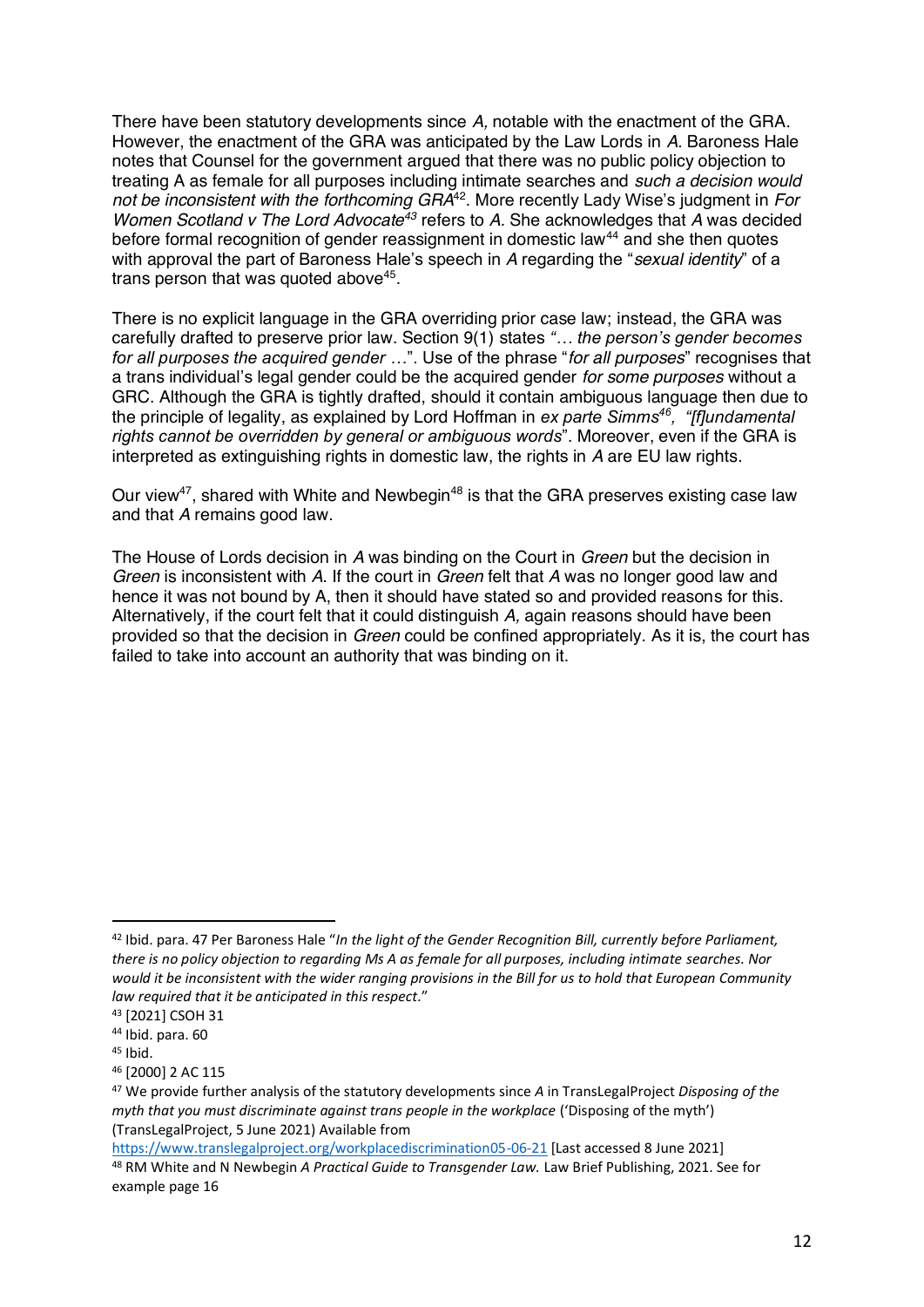#### e) *Croft v Royal Mail*

The Court of Appeal case of *Croft v Royal Mail* was brought by a transgender woman, Sarah Croft. Her employers, the Royal Mail, refused to allow her to use the women's toilet at work and as a result she claimed discrimination on the grounds of *gender reassignment*.

LJ Pill in the leading judgment stated he did *not* accept "*that the respondents can escape liability on the basis that the applicant was at the material time a man and that a prohibition*  on the use of the female toilets meant that she was treated no differently from other men.<sup>"49</sup> LJ Parker considered the respondent's primary submission "*that it is necessary to determine to which sex the applicant belongs, since the proper comparators are other employees of the respondent who are also members of that sex.´<sup>50</sup>* and then stated *³I agree with* [LJ Pill] *that*  submission is to be rejected."<sup>51</sup>. And LJ Keene stated he agreed with both judgments<sup>52</sup>.

LJ Pill notes "*It is in my judgment inherent in a situation in which two sets of facilities, male and female, are required and in which a category of persons changing from one sex to the other is recognised, that there must be a period during which the employer is entitled to make separate arrangements for those undergoing the change´53.* He then sets out the correct legal test for the moment when a transgender woman is entitled to use the women's toilets. The moment "*depends on all the circumstances, including her conduct and that of the employers*" and "*employers must take into account the stage reached in treatment, including the emplo\ee¶s own assessment and presentation*" 54.

As in *A*, *Croft* has to be read in light of the statutory developments including the enactment of the GRA. Our view55 is that the legal test in *Croft* remains good law; however, were it to be applied to the same facts today, a court would be likely to reach a different conclusion due to the greater acceptance of transgender people in society and government policies supporting trans inclusion. White and Newbegin also believe that *Croft* has survived the statutory developments, but note that "*it is unlikely now to reflect best practice*<sup>"56</sup>. They highlight that the need, stated in *Croft,* to take into account but not be governed by the "*susceptibilities of other members of the workforce*" <sup>57</sup> should now be viewed as particularly problematic<sup>58</sup>.

The Court in *Green* seemed to approve *Croft* stating "*I am influenced by the judgment of the Court of Appeal in [Croft]*" 59. However, the judgment in *Green* was the diametric opposite of the reasoning in *Croft.* In *Croft*, the judges found that the fact that Sarah Croft might legally be a man had no impact on whether her employers could escape liability for discriminating against her. However, in *Green*, the fact that Kimberley Green was legally a man meant that no discrimination could have occurred. Sharpe, writing in the Modern Law Review, notes

<sup>49</sup> *Croft* para. 46

<sup>50</sup> Ibid. para. 72

<sup>51</sup> Ibid. para. 72

<sup>52</sup> Ibid. para. 77

<sup>53</sup> Ibid. para. 51

<sup>54</sup> Ibid. para. 53

<sup>55</sup> *Disposing of the myth*

<sup>56</sup> RM White and N Newbegin page 118

<sup>57</sup> *Croft* para. 53

<sup>58</sup> RM White and N Newbegin page 118

<sup>59</sup> *Green* para. 68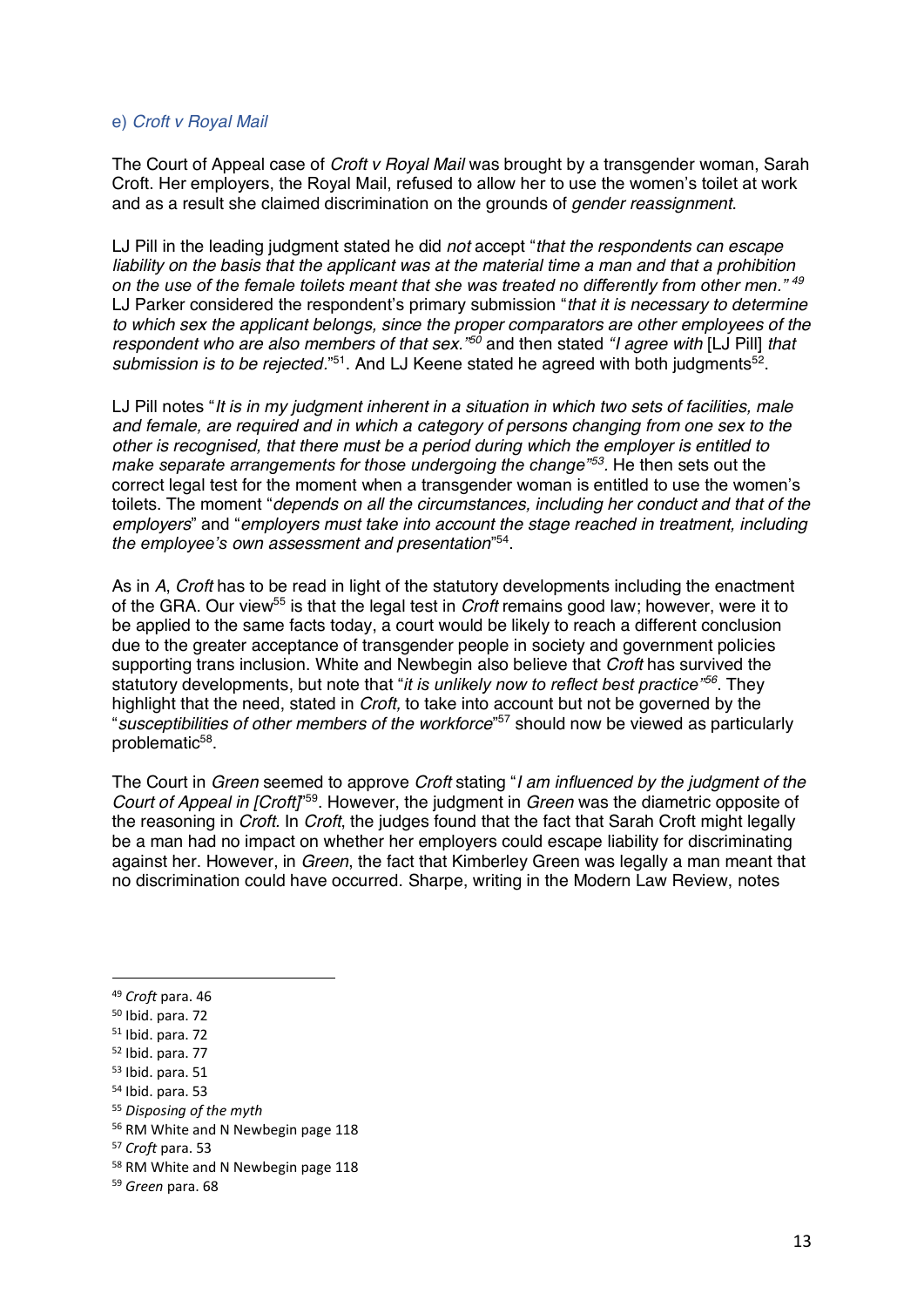"*Croft, which precedes the* [EA 2010], *and which must be read in light of its provisions, does not support the assertions of HHJ Richardson* [in Green]" 60.

The court in *Green* appears to have recognised the importance of *Croft*, but misunderstood the judgment. As *Croft* was binding on the court in *Green* and the reasoning in *Green* is not confined to just the exercise of a public function, the court has failed to correctly take into account a case which was binding on it.

<sup>60</sup> A Sharpe *Will Gender Self-Declaration Undermine Women͛s Rights*. Modern Law Review. (2020) 83(3) MLR 539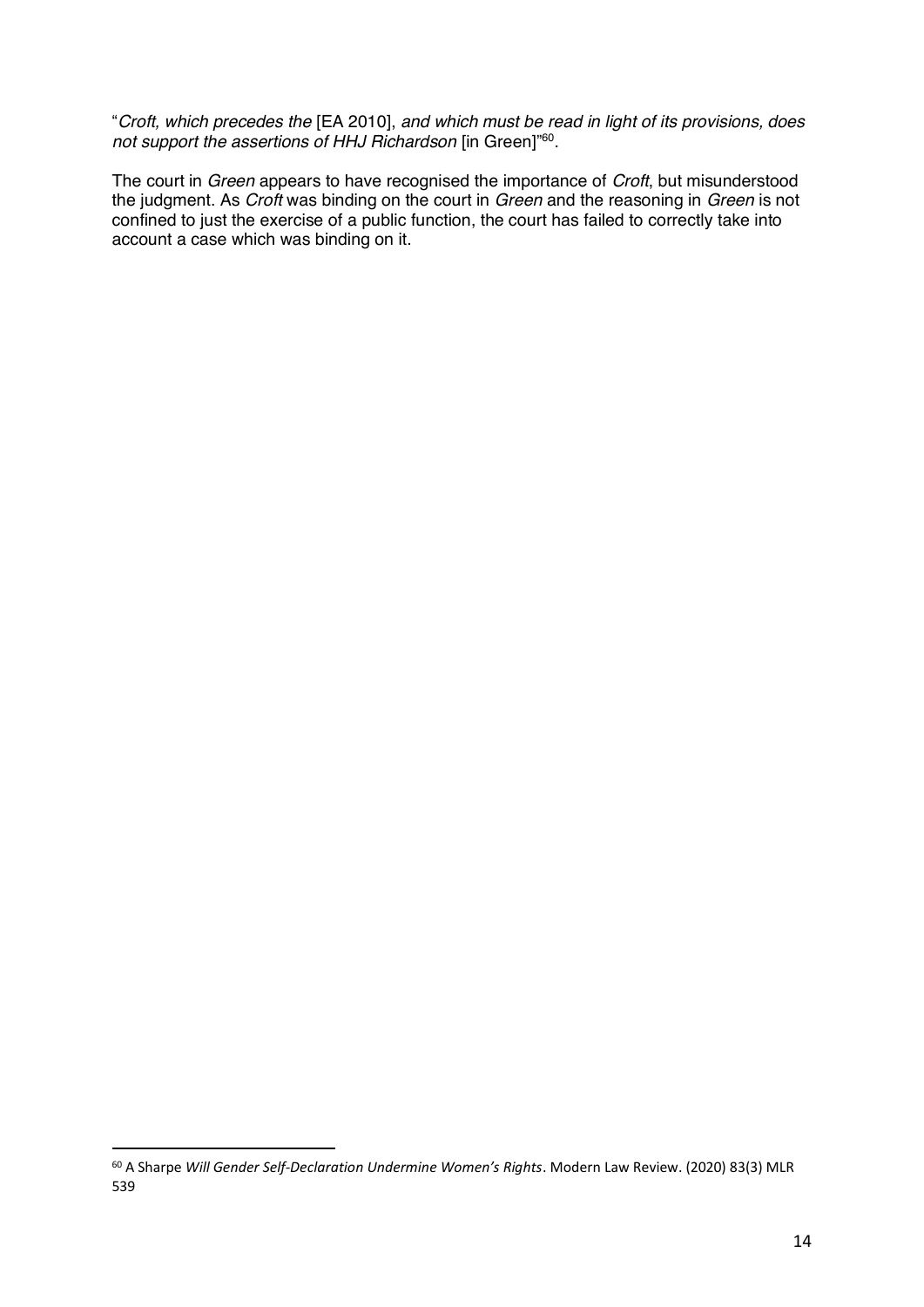# 4 Distinguishing *Green* from *A* and *Croft*

Although the judgment in *Green* does not itself attempt to distinguish *A* and *Croft*, by confining the overly broad language in *Green, A* and *Croft* can be distinguished from *Green*. Therefore, first instance courts will usually not find themselves in a position of having to decide whether to follow *A* and *Croft*, or *Green*.

#### a) *Green* concerns discrimination in the course of a public function

In domestic law, a transgender person's acquired gender is only recognised if they have obtained a GRC under the GRA $61$ . But under EU law a transgender person without a GRC can still have their acquired gender recognised for some purposes<sup>62</sup>. The doctrine of discrimination on the grounds of *gender reassignment* was created by the CJEU63 and then codified into domestic law<sup>64</sup>. However, it is unclear how discrimination on the grounds of *gender reassignment* differs between domestic law and EU law. This is a key point as EU law only covers discrimination on the ground of *gender reassignment* in some contexts.

Discrimination in employment<sup>65</sup>, the provision of services<sup>66</sup> and social security<sup>67</sup> is prohibited by EU directives and domestic law must be interpreted<sup>68</sup> to give effect to these directives. On the other hand, discrimination in the course of executing a public function is only subject to domestic law.

If discrimination on the grounds of *gender reassignment* differs between EU law and domestic law, then it is possible to distinguish *Green* from *A* and *Croft*. However, if this approach is used to explain the incompatibility of *Green* with *A* and *Croft*, *Green* **cannot** then be used as a precedent in the employment, services and social security.

#### b) *Green* refers to decisions related to high security prisons

*Green* concerned the exercise of a public function in a high security prison. The Court noted "*At all stages of this case it is critical to remember the context in which I decide this case is that of a prison, and there are serious security considerations. What may happen in everyday life without too much difficulty, when translated to a prison suddenly poses truly difficult issues.*" <sup>69</sup> The reasoning in *Green* was clearly motivated by the context of a high security prison. As a result, first instance courts will often be able to avoid being bound by the erroneous precedent of *Green* by confining it to cases involving high security prisons.

<sup>61</sup> *Corbett v Corbett* [1971] P83, *R v Tan* [1983] QB 1053, *A v Chief Constable of West Yorkshire Police, P v P (Transgender Applicant for Declaration of Marriage)* [2019] EWHC 3105 (Fam)

<sup>62</sup> *A v Chief Constable of West Yorkshire Police*, *MB v Secretary of State for Work and Pensions* Case C-451/16 <sup>63</sup> *P v S and Cornwall Case* C-13/94

<sup>64</sup> Originally by The Sex Discrimination (Gender Reassignment) Regulation 1999 and then consolidated into the EA 2010

<sup>&</sup>lt;sup>65</sup> Originally Council Directive 76/207/EEC of 9 February 1976, but now recast as Directive 2006/54/EC

<sup>66</sup> Directive 2004/113/EC.

<sup>67</sup> Directive 79/7/EEC

<sup>68</sup> See the rule in *Marleasing v La Comercial Internacional de Alimentacion SA*. Case C-106/89

<sup>69</sup> *Green* para. 2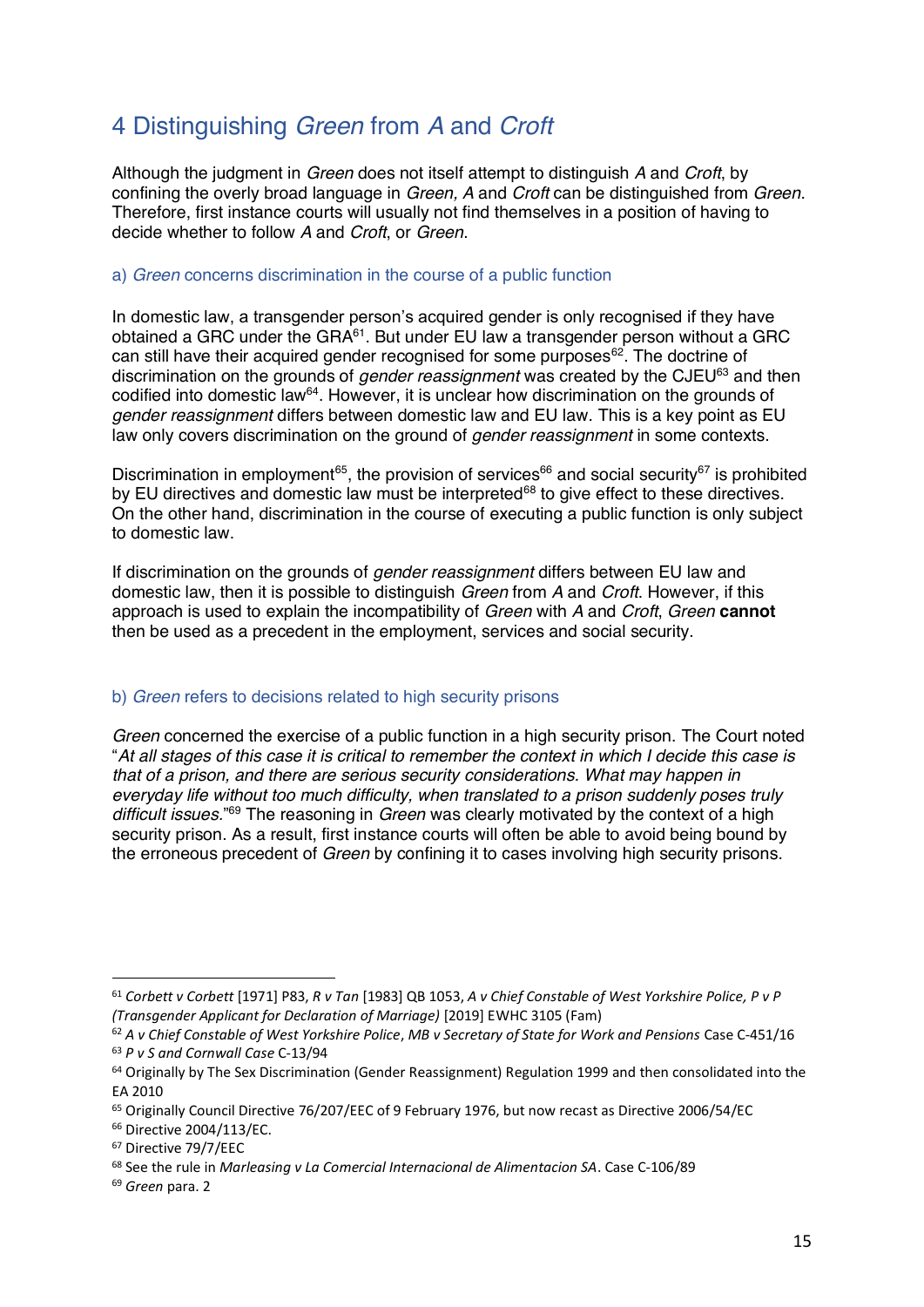# 5 Cases post *Green*

Since the judgment in *Green*, there have been two further cases that also provide insight into the extent *Green* can be viewed as a binding authority.

#### a) *MB v Secretary of State for Work and Pensions*

In *MB v Secretary of State for Work and Pensions*70, MB, a transgender woman without a GRC, was refused permission to claim a pension at the age of 60, the then retirement age for women. The grounds given were that without a GRC she had to be treated as a man for the purpose of determining her pensionable age. She brought a legal claim that was heard by the Grand Chamber of the ECJ. It held that for the purposes of the EU Social Security Directive<sup>71</sup>, MB should be viewed as a woman.

The opinion that Attorney General Bobek gave to the court in *MB* is particularly helpful in understanding how EU law protects trans people from discrimination on the grounds of *gender reassignment*.

- 1. Gender reassignment discrimination is a subcategory of sex discrimination and needs flexibility in the choice of comparators $72$ .
- 2. The choice of comparator may vary. In the case of discriminatory dismissal, a transgender woman may be compared with a cisgender man, but she can be compared to a cisgender woman when considering access to benefits<sup>73</sup>.
- 3. "*The dynamic nature of reassignment means that the protection awarded by EU law is not inextricably linked to the 'end destination' — full legal recognition under* national law of the legal effects of that reassignment.<sup>"74</sup>

The rule in *Green* was that the comparator for a transgender woman without a GRC is always a *cisgender man*, but both AG Bobek's summary of EU law and also the decision in *MB* show that the comparator for a transgender woman without a GRC can be a *cisgender woman*.

*MB* provides further evidence that the decision in *Green* is incompatible with EU law and hence should not be applied to discrimination in the areas of employment, social security or services.

#### b) *Brook v Tasker*

In *Brook v Tasker*75, Susan Brook, a transgender woman, was refused access to the women's toilet by a pub landlord and then barred from the pub when she complained.<sup>76</sup> The County Court held that by refusing to allow her to use the toilets she was a victim of *direct discrimination* under ss. 13 and 29 EA 2010 and by barring her she had been victimised.

<sup>70</sup> Case C-451/16

<sup>71</sup> Directive 79/7/EEC

<sup>72</sup> Opinion of AG Bobek to the ECJ in *MB v Secretary of State for Work and Pensions* C-451/16 para. 37

<sup>73</sup> Ibid. para. 39

<sup>74</sup> Ibid. para. 38

<sup>75</sup> Unreported 7 March 2014, Halifax County Court

<sup>76</sup> See https://www.lawcentres.org.uk/policy/news/news/kirklees-law-centre-wins-landmark-transgenderdiscrimination-case [Last accessed 15 June 2021]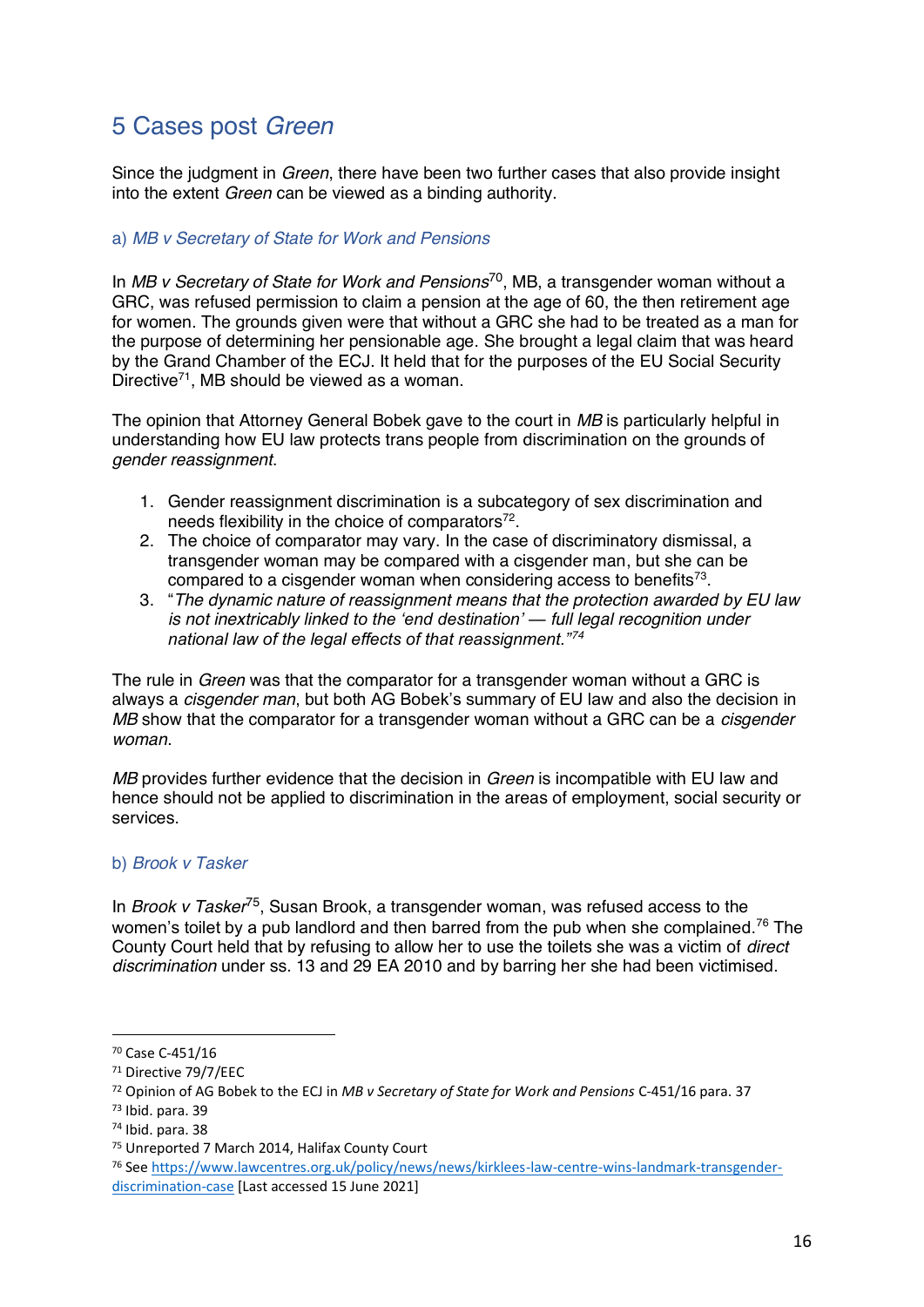The court did not discuss whether the claimant had a GRC at all and did not require knowledge of GRC status to reach its decision<sup>77</sup>.

What is interesting about *Brook*, is not that it overrules *Green* (it can't as it is in a lower court) but the decision by Judge Miller in *Brook* not to follow *Green*. The judge must have either have felt that *Green* was *per incuriam* or else that they could distinguish *Green*.

µGender critical¶ feminist Maya Forstater78 points out that the respondent in *Brook* was a litigant in person who chose not to attend the final hearing. She therefore argues that Judge Miller would never have considered the case of *Green.* However, Susan Brook was professionally represented and the representatives were partly funded by legal aid<sup>79</sup>. All professional representatives with rights of audience have a professional overriding *"duty to*  the court to act with independence in the interests of justice<sup>"80</sup>; when the other side is unrepresented this duty can extend to drawing to the court's attention decisions which might be adverse to the interests of their clients<sup>81</sup>. The assumption must be that the case was fully argued and all relevant authorities were considered.

<sup>77</sup> Private correspondence between Harry Josephine Giles and the Kirklees Citizens Advice & L aw Centre viewed by the author

<sup>78</sup> M Forstater *Revisting the Brook case*. (a-question-of-consent.net, 29 May 2020). Available from https://aquestion-of-consent.net/2020/05/29/the-case-of-sb/ [Last accessed 11 June 2021]

<sup>79</sup> Ibid. *Giles and the Kirklees Law Centre*

<sup>80</sup> Legal Services Act 2007 s. 1(3)(d)

<sup>81</sup> The Law Society *Litigants in person: guidelines for lawyers* (The Law Society, June 2015) para. 8 Available from https://www.barcouncilethics.co.uk/wp-

content/uploads/2017/10/litigants\_in\_person\_guidelines\_for\_lawyers\_-\_1\_june\_2015.pdf [Last accessed 11 June 2021]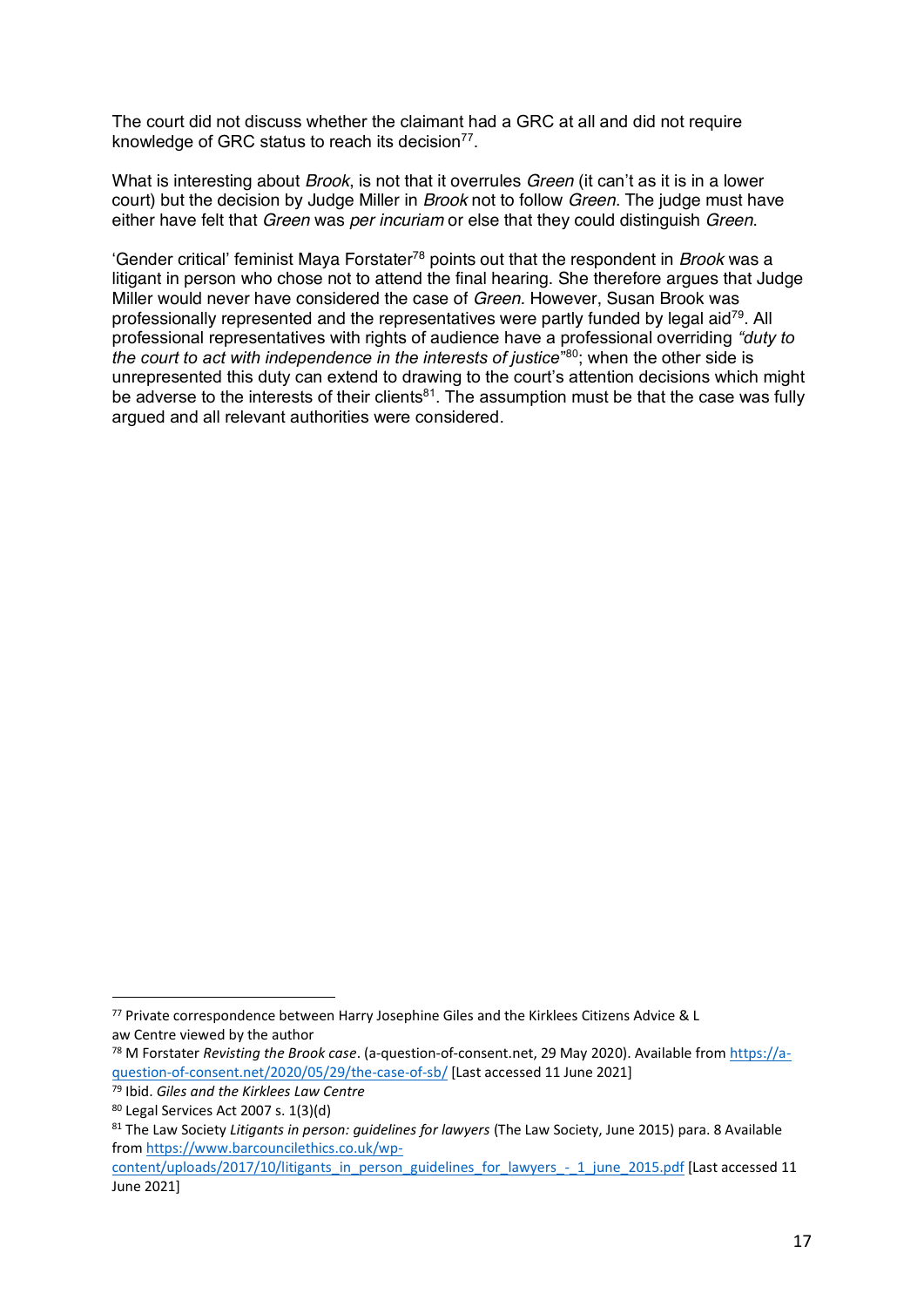### 6 Conclusion

*Green* contains serious errors of law; it misses two points of statutory law; it ignores a binding House of Lords case and it misapplies a binding Court of Appeal case.

These serious errors of law make using *Green* as a precedent problematic. But the difficulties do not stop there. *Green* concerns discrimination on the grounds of *gender reassignment* in the *exercise of a public function*, which is not an area covered by EU law. The later ECJ case of *MB* makes clear the incompatibility of the decision in *Green* with EU discrimination law. The UK's exit from the EU occurred after *MB*, but this does not change the application in the UK of EU discrimination law. Therefore, *Green* should never be cited as a precedent in discrimination cases in areas covered by retained EU discrimination law such as employment, services and social security. The only situation where *Green* can have any precedent value would be a first instance court considering discrimination involving the exercise of a public function. Even here the court would be wise to confine *Green* to the context of a high security prison.

Superior courts will almost certainly overturn<sup>82</sup> *Green*. We don't believe that going forward the High Court will find *Green* persuasive and instead it will choose not to follow it. First instance courts, such as the Employment Tribunal and the County Court, are likely to distinguish *Green*. This was demonstrated in *Brook* in the County Court, where the principle articulated in *Green* was not followed in a case involving discrimination with respect to a toilet in a pub.

µGender critical¶ feminists use *Green* to argue that trans people without a GRC have no right to bring a discrimination claim on the grounds of *gender reassignment* in respect of separate sex services in the context of employment and services. In response, supporters of trans rights have either ignored<sup>83</sup> Green as being irrelevant to employment and services, which it is, or, as Sharpe has done84, pointed out that *Green* is unreliable.

This article fully analyses the legal problems with *Green* and puts beyond doubt that *Green* should **never** be used as a precedent when considering discrimination on the grounds of *gender reassignment* in the context of employment, services and social security.

*Trans Legal Project www.translegalproject.org 14 September 2021*

<sup>82</sup> Professor Sharpe notes "It seems unlikely Green would have survived an appeal or that our superior courts presented with such a scenario today would proceed as HHJ Richardson did" (A Sharpe Will Gender Self-*Declaration Undermine Women͛s Rights*.)

<sup>83</sup> RM White and N Newbegin *A Practical Guide to Transgender Law.*

<sup>84</sup> A Sharpe *Will Gender Self-Declaration Undermine Women's Rights.*